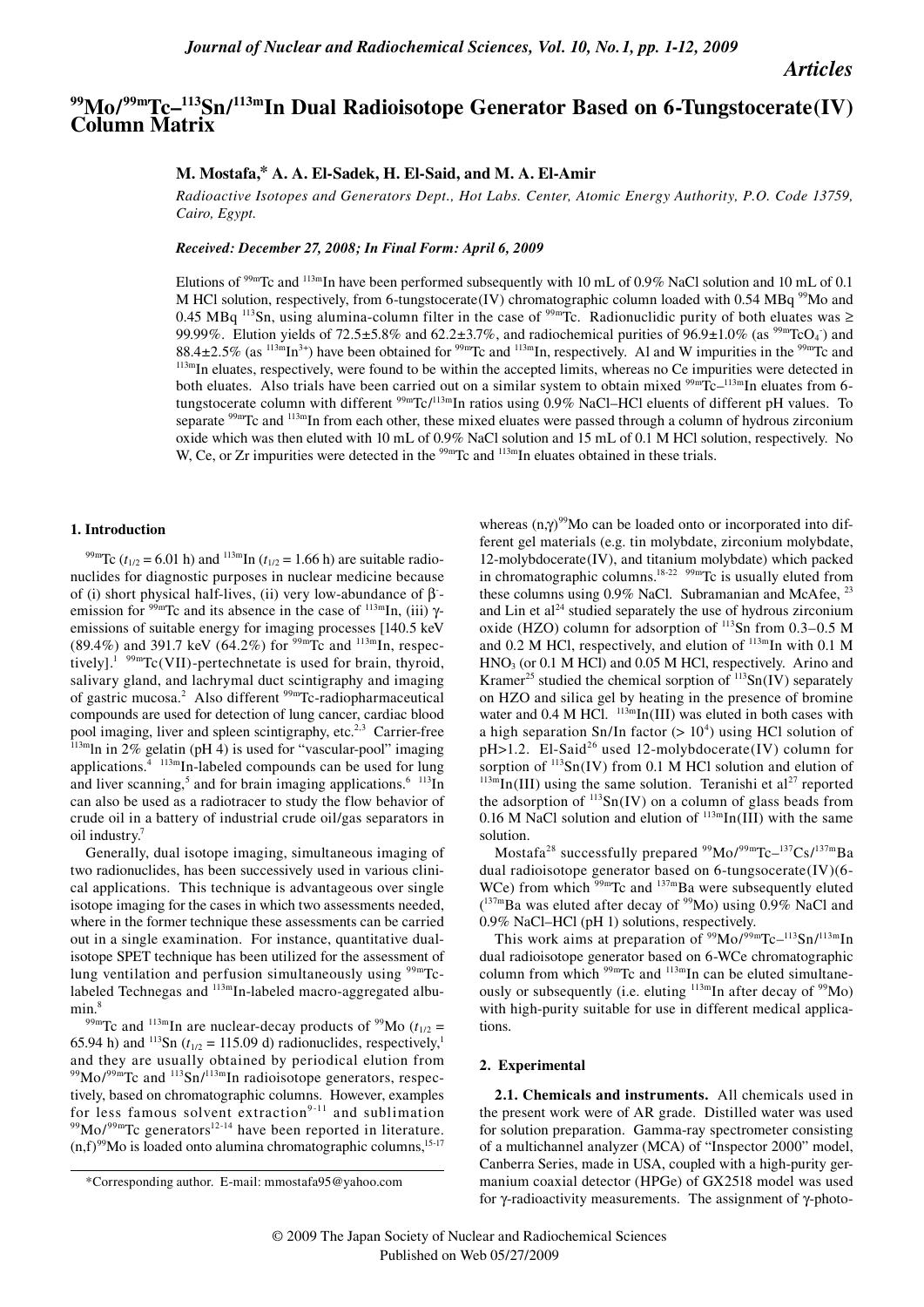peaks obtained in the γ-ray spectra to the corresponding radionuclides was cited from Chu et al.<sup>1</sup> A NaI (Tl) γ-ray scintillation counter of "Scaler Ratemeter SR7" model, made in England, was used for measurements of gross γ-radioactivities of eluate solutions. Jenway 6405 UV-VIS spectrophotometer, made in U.K., was used for detection of Ce and W impurities in eluate solutions. Sequential plasma emission spectrometer of "ICPS-7500" type, Shimadzu, made in Japan, was used for detection of Al impurities in eluate solutions. pHmeter with microprocessor of "pH211" model, Hanna Instruments, made in Portugal, was used for measurement of pH values of different solutions.<br>2.2. Preparation of <sup>99</sup>Mo and <sup>113</sup>Sn solutions. Carrier-free

<sup>99</sup>Mo was obtained by elution of Mon-Tek <sup>99</sup>Mo/<sup>99m</sup>Tc generator (Monrol Nuclear Products Industry and Trade Inc. made in Turkey) after 25 d from its calibration date (loaded with 20 GBq of 99Mo on its calibration date) with 1 M of NaOH solution. The <sup>99</sup>Mo eluate solution was passed through 0.45- $\mu$ m millipore filter to retain any possible contained alumina particles. Then, 99Mo solution was diluted with HCl solution to the desired pH-value. To obtain <sup>113</sup>Sn solution, tin powder targets (irradiated in the Second Egyptian Nuclear Reactor, ETRR-II, for 4 h at a thermal-neutron flux of  $1 \times 10^{14}$  n cm<sup>-2</sup>s<sup>-1</sup> and cooled for 28 d), 0.1 g of each, was dissolved in concentrated HCl solution warmed at  $\sim$  50 °C in a water bath with a stepwise addition of few  $H_2O_2$  drops, to accelerate the dissolution rate. After dissolution of the tin target, further few drops of  $H_2O_2$ were added to ensure the complete oxidation of Sn(II) to Sn(IV). The complete oxidation was checked using ammonium molybdate solution, where the blue color indicates the presence of  $Sn(II).^{29}$  Thereafter, the solution was evaporated to few drops at  $\sim 60$  °C, left to cool to room temperature, and finally diluted to the desired concentration using HCl solution.

**2.3. Preparation of 6-tungstocerate(IV), 6-WCe, gel matrix.** The preparation method of 6-WCe gel stated by El-Amir<sup>30</sup> was followed. 500 mL of 0.3 M tungstate(VI) solution, prepared by dissolution of 49.5 g of  $Na<sub>2</sub>WO<sub>4</sub>·2H<sub>2</sub>O$  in dilute  $H<sub>2</sub>SO<sub>4</sub>$  (pH 1), was maintained at 100 °C for ~15 min and left to cool at room temperature. Thereafter, 500 mL of 0.05 M ammonium cerium(IV) sulfate solution, prepared by dissolution of 15.8 g of  $Ce(SO<sub>4</sub>)<sub>2</sub>$  :  $2(NH<sub>4</sub>)<sub>2</sub>SO<sub>4</sub>$  :  $2H<sub>2</sub>O$  in dilute  $H<sub>2</sub>SO<sub>4</sub>$ acid (pH 1), was added to the tungstate(VI) solution under steady stirring at 25 °C. The precipitate formed was separated by centrifugation and, then, thoroughly washed with distilled water, 2 M HCl, and again with distilled water till it became free from interstitial acid. The product material was dried at 50 °C for 48 h and then pulverized to 0.12–0.24 mm particle size.

**2.4. Preparation of hydrous zirconium oxide.** Hydrous zirconium oxide (HZO) was prepared by the homogeneous precipitation method,<sup>31</sup> in which 50 g/L ZrOCl<sub>2</sub>·8H<sub>2</sub>O solution in 0.5 M HCl was added and mixed with urea (in the ratio of 100 mL solution : 15 g of urea). The resulting solution was heated to 90 °C on a hot plate. After formation of HZO precipitate, the mixture was kept at 90 °C for additional 1 h. The precipitate was filtered and washed repeatedly with distilled water for the removal of chloride traces and, then, dried at room temperature in a desiccator.

**2.5. Batch distribution studies.** The distribution coefficients of (i)  $\frac{99}{100}$  and  $\frac{99}{100}$ Tc and (ii)  $\frac{113}{100}$  and  $\frac{113}{100}$  In couples between 10 mL  $(V)$  of aqueous phases of carrier-free  $99$ Mo (in equilibrium with  $^{99m}$ Tc) and of  $1\times10^{-4}$  M Sn(IV) (in equilibrium with  $113m$ In) in 0.1 M NaCl-HCl and HCl solutions, respectively, of different pH values and 0.1-g amounts of 6-WCe gel matrix (*m*) were determined by equilibrating their mixtures separately in 20-mL glass vials which in turn were placed in a water-bath thermostat shaker for 24 hours at  $25\pm1$  °C. The distribution coefficient,  $K_d$  (mL/g), at different pH values was calculated from the following equation:

$$
K_{\rm d} = \frac{A_0 - A_{\rm e}}{A_{\rm e}} \times \frac{V}{m} \qquad (\text{mL/g})\,,\tag{1}
$$

where  $A_0$  and  $A_e$  are the counting rates (cpm) of the radionuclide of interest in the aqueous phase before and after contact with the gel matrix, respectively.

**2.6. Loading capacity studies of 6-WCe gel matrix for Sn(IV).** Loading capacity was determined by batch equilibration method, in which 0.1 g of 6-WCe gel matrix was repeatedly equilibrated with 10 mL of a freshly prepared 0.1 M HCl solution containing  $10^{-2}$  M Sn(IV) in a 20-mL glass vial placed in a water-bath thermostat shaker at  $25\pm1$  °C until saturation was attained, as indicated by obtaining a constant counting rate of the aqueous phase before and after equilibration with the gel matrix.

**2.7. Radioisotope dual generator system.** A glass column of 0.7 cm i.d., with a small piece of glass wall plug at its bottom followed by a stopcock, was packed with 1 g of 6-WCe gel matrix by settling from distilled water. The column was conditioned with 20 mL of 0.1 M NaCl–HCl solution (pH 1) and subsequently loaded with 35 mL of an identical solution containing carrier-free  $\frac{99}{10}$ (VI) (0.54 MBq). Thereafter, the column was further conditioned with 20 mL of 0.1 M HCl and subsequently loaded with 168 mL of an identical solution of  $5 \times 10^{-3}$  M Sn(IV) (0.45 MBq <sup>113</sup>Sn). The flow rate of loading of both solutions was 1 mL/min. The column was conditioned with 20 mL of 0.9% NaCl solution. After 23 h,  $99m$ Tc was eluted with 10 mL of 0.9% NaCl solution. <sup>99m</sup>Tc eluate was passed through an alumina column (0.7 cm i.d.) packed with 1 g alumina preconditioned with 20 mL of 0.9% NaCl solution. The alumina column was then eluted with 10 mL of 0.9% NaCl solution. 14 elution processes of <sup>99m</sup>Tc have been performed along 21 d. After practical complete decay of  $99Mo(60 d)$ , 6-WCe column was conditioned with 20 mL of 0.1 M HCl solution. After 18 h,  $^{113m}$ In was eluted with 10 mL of 0.1 M HCl solution. 100 elution processes of  $^{113m}$ In have been performed along 6 months. On the other hand, trials have been performed on a parallel similar system to obtain mixed  $99mTc-113mIn$  eluates using 0.9% NaCl–HCl eluents of different pH values. These eluates were passed through a column (0.7 cm i.d.) of 0.6 g HZO preconditioned with 20 mL of 0.9% NaCl solution, which was then eluted with 10 mL of 0.9% NaCl and 15 mL of 0.1 M HCl, respectively.

**2.8. Quality control of 99mTc and 113mIn eluates.** Elution yields of 99mTc and 113mIn were determined by comparing the counting rates of these radionuclides on the column before and after elution using the γ-ray spectrometer. Radionuclidic purity was determined by using the γ-ray spectrometer to determine the contribution of any possible radiocontaminants, if present, and was verified by tracing their nuclear decay with time, using the γ-ray scintillation counter, to determine the corresponding half-life. pH values of the eluate solutions were determined using the pH-meter. Radiochemical purity of the eluates, the contribution of the desired chemical form of <sup>99m</sup>Tc and <sup>113m</sup>In in their eluates, were determined by the ascending paper chromatography technique using Whatman No.1 chromatographic paper and a mixture of 85% methanol + 15%  $H_2O$  in the case of  $99<sup>99m</sup>$ Tc, and  $90%$  ethanol + 10% of 5 M HCl in the case of  $^{113m}$ In, as developing solvents. The radioactivity distributions along the obtained chromatograms were traced, using the γ-ray scintillation counter, to determine  $R_f$ -values, where:

 $R_f = \frac{\text{trabeled distance of the radioactivity from the start point to the peak position}}{\text{travelength distance of the solvent from the start point to the solvent front}}$ . (2)

Tungsten and cerium impurities, originated from 6-WCe gel matrix, were determined in  $99m$ Tc and  $113m$ In eluates spectropho-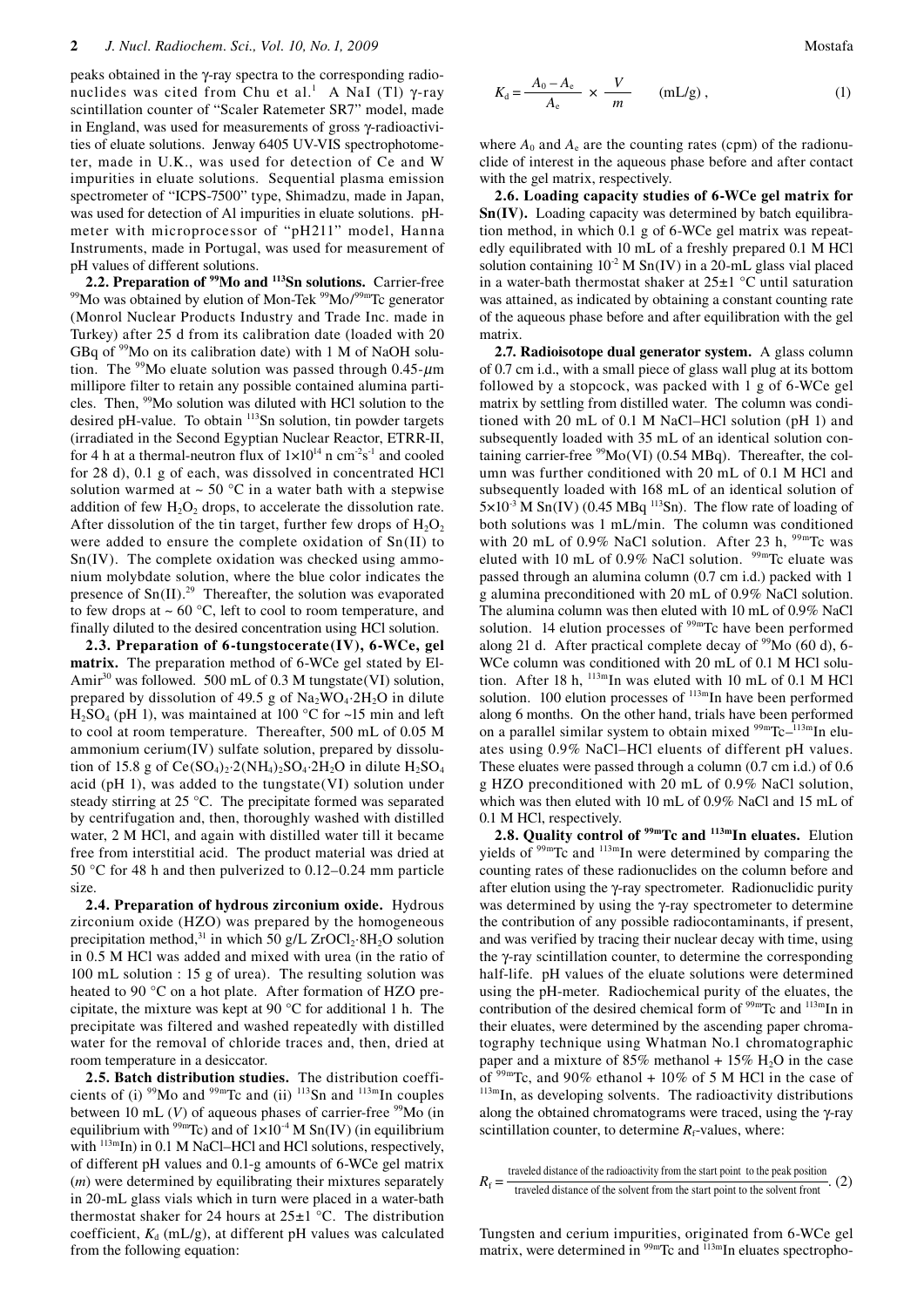tometrically at wavelengths of 403 nm (by using the thiocyanate method) and 320 nm (by using the persulfate method), respectively,  $32,33$  using the UV-VIS spectrophotometer. Aluminum impurities, originated from the alumina-filter column, in <sup>99m</sup>Tc elutes were determined by using the plasma emission spectrometer at wavelength of 308.22 nm.<sup>34</sup> Zirconium impurities, originated from HZO column, in <sup>99m</sup>Tc and  $113$ <sup>m</sup>In eluates were determined spectrophotometrically at wavelength of 665 nm (by using the arsenazo-III method).<sup>35</sup>

#### **3. Results and discussion**

<sup>99</sup>Mo was obtained as  $MoO<sub>4</sub><sup>2</sup>$  from the <sup>99</sup>Mo/<sup>99m</sup>Tc generator using 1 M NaOH as an eluent,  $36$  whereas  $113$ Sn solution was obtained by dissolution of the irradiated tin in concentrated HCl and oxidation with  $H_2O_2$  to obtain  $SnCl_6^{2-37}$  6-WCe gel matrix was chosen as a base matrix due to its chemical, radiation, and thermal stability in addition to its reliable use as a base matrix of  $188 \text{W}/188 \text{m}$ Re,  $137 \text{Cs}/137 \text{m}$ Ba, and dual  $137 \text{Cs}/137 \text{m}$ Ba  $-$ <sup>99</sup>Mo/<sup>99m</sup>Tc radioisotope generators.<sup>28,30,38</sup>

**3.1. Batch distribution studies of <sup>99</sup>Mo and <sup>99m</sup>Tc. Figure** 1 shows distribution coefficients of 99Mo and 99mTc in 0.1 M NaCl–HCl media as functions of pH of the equilibrating solution. As shown in Figure 1,  $K_d$  of molybdenum increases with decreasing pH value, where it increases gradually from  $153\pm10$ to 279±12 mL/g with decreasing pH from 12.4 to 2.4 and then increases abruptly to reach  $492\pm7$  mL/g at pH 1.  $K_d$  of technetium increases with decreasing pH nearly parallel to that of molybdenum but with much less values; it increases gradually from  $25\pm2$  to  $37\pm2$  mL/g with decreasing pH from 12.4 to 2.4 and then increases abruptly to  $67±2$  mL g at pH 1. Along the studied pH range (1–12.4), molybdenum exists in solution as anionic species;  $[MoO_4]^2$  predominates at pH>6,  $[Mo<sub>7</sub>O<sub>24</sub>]$ <sup>6</sup> predominates at pH 1.5–3.5, while  $[Mo_8O_{26}]^4$  predominates at pH 1.<sup>20,36,38</sup> 6-WCe was prepared and characterized before as a cation exchanger<sup>28,30</sup> and therefore the uptake of  $99M$ o cannot be interpreted by ion-exchange mechanism. Since 12 tungstocerate(IV), 12-WCe, and 12-molybdocerate, 12-MoCe, could be prepared and characterized, $30,38$  there are 6 vacant octahedral sites around the tetrahedron of the central cerium heteroatom in 6-WCe, the uptake of <sup>99</sup>Mo may be interpreted by the formation of a 6-WCe–6-MoCe mixed heteropolyacid of a suggested chemical composition of  $[CeO<sub>4</sub>·W<sub>6</sub>Mo<sub>6</sub>O<sub>36</sub>]<sup>4</sup>$  $\cdot xH_2O^{30,40-43}$ . The increase of  $K_d$  of technetium with decreasing pH in such manner is attributed to the predominance of  $TcO<sub>4</sub>$ anionic species in slightly acidic and moderate alkali pH values and the formation of the reduced technetium species, e.g.  $[TCl_4(H_2O)_2]$  and  $[TCl_3(H_2O)_3]^+$ , in more acidic pH values.<sup>44,46</sup> The higher  $K_d$ -values of molybdenum compared to those of technetium at the corresponding pH values supports the possibility of the formation of 6-WCe–6-MoCe mixed heteropolyacid.

**3.2. Batch distribution studies of <sup>113</sup>Sn and <sup>113m</sup>In. Figure** 2 shows distribution coefficients of  $^{113}$ Sn and  $^{113m}$ In in HCl media as functions of pH of the equilibrating solution. It is obvious that  $K_d$  of tin increases from  $142\pm 25$  to  $1868\pm 37$  mL/g with increasing pH from 0.7 to 1.1 and shows only a minor increase in the pH range from 1.1 to 2.3 (2205 $\pm$ 57 mL/g at pH2.3).  $K_d$  of indium shows similar behavior, but with much less values; it sharply increases from 3±1 to 22±4 mL/g with increasing pH from 0.7 to 1.1 and shows a little increase in the pH range from 1.1 to 2.3 (31 $\pm$ 4 mL/g at pH 2.3). The high  $K_d$ values of tin and indium in the pH range of 1.1–2.3 may be due to the predominance of cationic species of tin  $[Sn(OH)<sup>3+</sup>]$ ,  $Sn(OH)<sub>2</sub><sup>2+</sup>$ , and  $Sn(OH)<sub>3</sub><sup>+</sup>$  and  $Sn(OH)<sub>4</sub>$  as well as cationic species of indium  $[\text{In}^{3+}, \text{InCl}^{2+}, \text{InCl}_2^+, \text{In}(\text{OH})^{2+}, \text{and } \text{In}(\text{OH})_2^+]$ which retained onto the 6-WCe matrix by ion exchange and/or hydrolytic mechanism.<sup>48-51</sup> As stated for Mo/Tc couple, the



**Figure 1.** Distribution coefficients of <sup>99</sup>Mo and <sup>99m</sup>Tc in 0.1 M NaCl– HCl media as functions of pH of the equilibrating solution at  $25\pm1$  $^{\circ}C$ .



**Figure 2.** Distribution coefficients of <sup>113</sup>Sn and <sup>113m</sup>In in HCl media as functions of pH of the equilibrating solution at  $25\pm1$  °C.

higher  $K_d$ -values of tin relative to those of indium may be attributed to the formation of tin tungstate<sup>52</sup>. Reactions between <sup>99</sup>Mo and <sup>113</sup>Sn with 6-WCe gel matrix to form 6-WCe–6-MoCe and tin tungstate compounds, respectively, were fast due to the pseudo-liquid behavior of 6-WCe, as a heteropolyacid, where the reaction field is three-dimensional (like that in liquid phase) because of the flexible lattice of  $6$ -WCe.<sup>53</sup>

**3.3. Loading of <sup>99</sup>Mo solution.** As indicated by batch distribution studies of <sup>99</sup>Mo, the highest  $K_d$ -value was obtained at pH 1 and hence the 6-WCe column was conditioned with 20 mL of 0.1 M NaCl–HCl solution (pH 1) and, subsequently, <sup>99</sup>Mo was loaded from an identical solution onto the column. Figure 3 shows the γ-ray spectra of (a)  $\frac{99}{9}$ Mo loading solution, (b) 6-WCe column after loading, and (c) loading effluent. Only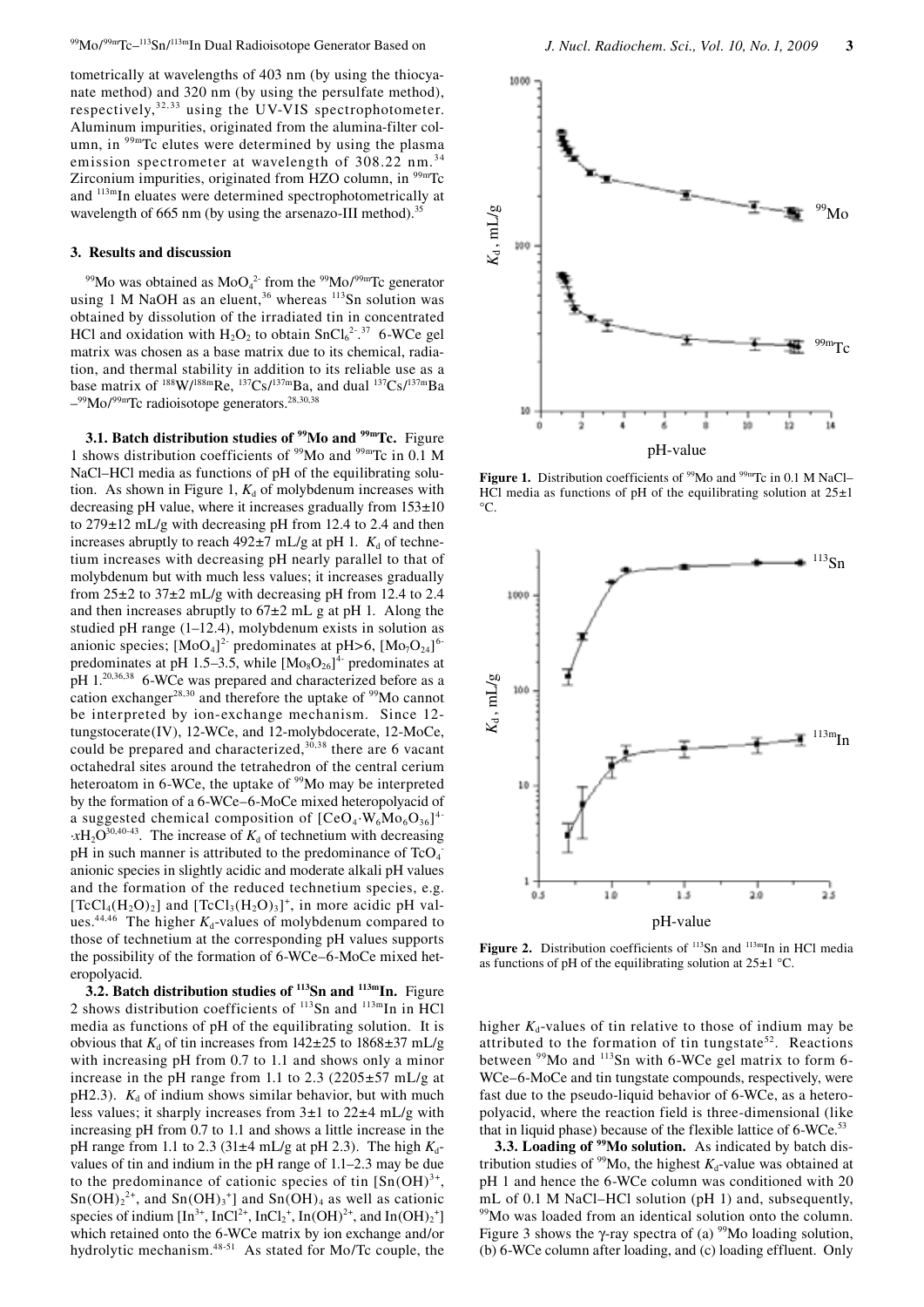the  $\gamma$ -photopeaks of  $\frac{99}{9}$ Mo and  $\frac{99}{9}$ Tc appear in the spectra of loading solution (a) and the column after loading (b).  $\frac{99}{100}$ was quantitatively retained onto the 6-WCe column as indicated by the solely appearance of  $\gamma$ -photopeak of  $\frac{99 \text{m}}{\text{C}}$  (140 keV) in the loading effluent (c). Chemical composition of the loading solution could greatly change the % uptake of <sup>99</sup>Mo, since in a previous work<sup>30</sup>, only  $\sim$  69% of carrier-free <sup>99</sup>Mo (loaded from aqueous solution contained 5.7 M Na<sup>+</sup>, 2 M SO<sub>4</sub><sup>2</sup>, and  $1.7 M NO<sub>3</sub>$ ) was retained onto  $1.5-g$  6-WCe column.

**3.4.** Loading of  $^{113}$ Sn solution. Although the  $K_d$ -value of tin at pH 1 was not the highest one (Figure 2), tin was loaded onto the 6-WCe column (preconditioned with 20 mL of 0.1 M HCl) from 0.1 M HCl (pH 1) solution, since loading from solutions of higher pH values was not preferred to avoid the possibility of the bulk precipitation of  $Sn(OH)$ <sub>3</sub>, which in turn may cause blocking of the column. As indicated from the batchloading capacity study, uptake value of  $1\pm 0.2$  mmol  $Sn(IV)/g$ 6-WCe was obtained. The amount of tin loaded onto the column containing 1 g of 6-WCe did not exceed this uptake value, since 168 mL of  $5 \times 10^{-3}$  M Sn(IV) solution in 0.1 M HCl, i.e. a solution contained 0.84 mmol Sn(IV), was passed through the Mostafa

113,117m,119m<sub>Sn</sub> and <sup>124,125</sup>Sb appear in the spectrum of the loading solution. As a result of concentration onto the 6-WCe column,  $125$ Sn and  $134$ Cs were detected, as indicated by their corresponding photopeaks in Figure 4 (b). According to Figure 4 (c), loading effluent contained <sup>99m</sup>Tc and <sup>113m</sup>In in addition to traces of <sup>99</sup>Mo, which may be unreacted and interstitially displaced by passing the loading solution of tin. Neither antimony nor cesium radioactive cross-contaminants was detected in the loading effluent.  $^{134}Cs^+$  was strongly retained onto 6-WCe by ion exchange mechanism, where heteropolyacids have a high selectivity for monovalent large cations.<sup>38,54,55</sup> According to John and Kahn,  $54$  Sb(III)/Sb(V) ratio depends on the chlorine concentration according to the following reversible reaction:

 $Sb(V) + 2Cl_{(a0)} \implies Sb(III) + Cl_{2(a0)}$ .

Thus, the quantitative uptake of <sup>124,125</sup>Sb by the 6-WCe at pH 1 may suggest the retention of  $Sb(III)$ , as  $Sb(OH)<sub>2</sub><sup>+</sup> by ion-$ 



Figure 3. Gamma-ray spectra of (a)  $\frac{99}{100}$  loading solution, (b) 6-WCe column after loading, and (c) loading effluent.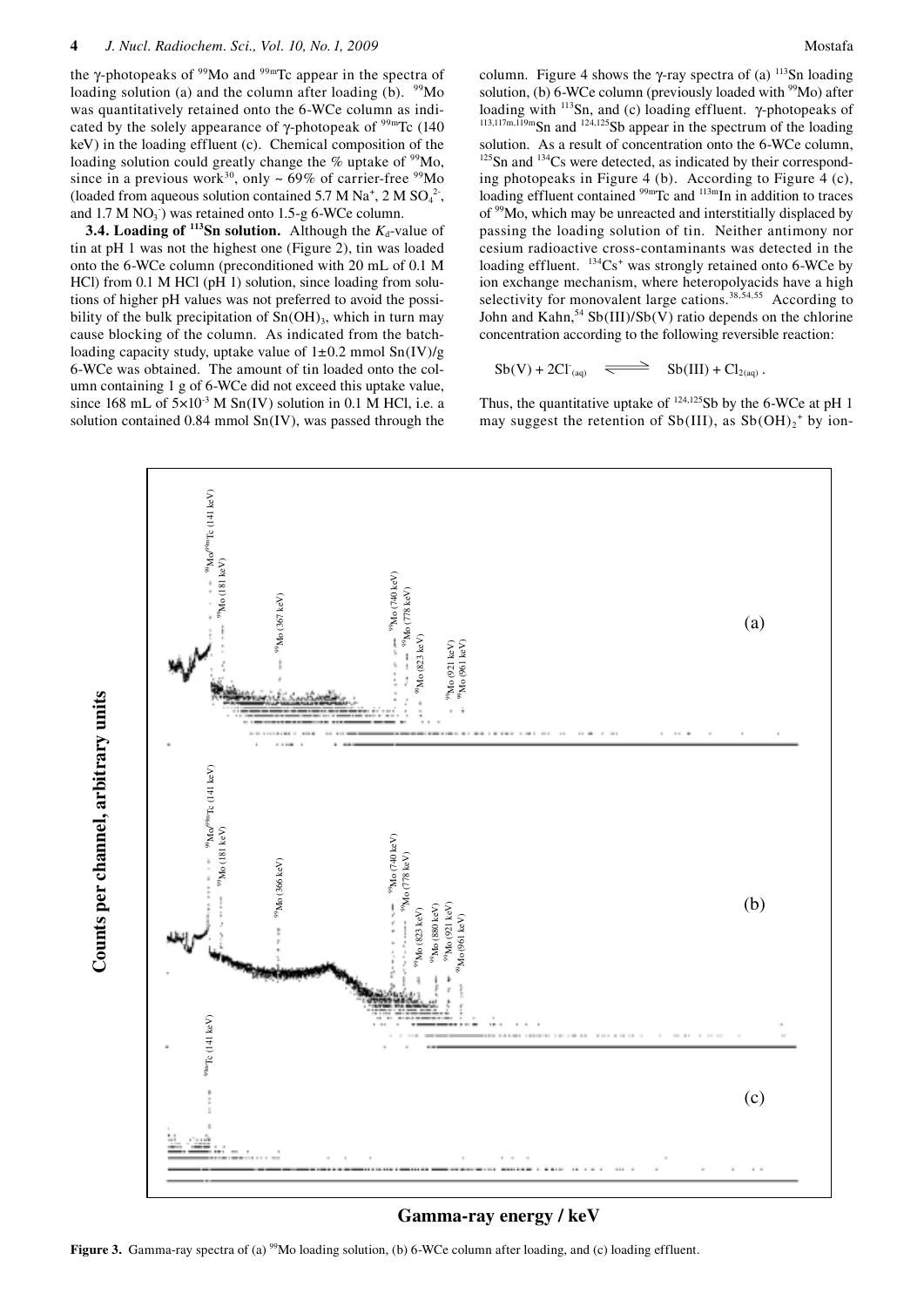



Figure 4. Gamma-ray spectra of (a) <sup>113</sup>Sn loading solution, (b) 6-WCe column (previously loaded with <sup>99</sup>Mo) after loading with <sup>113</sup>Sn, and (c) loading effluent.

exchange (and/or hydrolytic mechanism) and/or retention of  $Sb(V)$  as  $HSb(OH)$ <sub>6</sub> by coprecipitation, regarding the 6-WCe matrix as a carrier.<sup>57</sup>

3.5. Elution of <sup>99m</sup>Tc. After loading <sup>99</sup>Mo and <sup>113</sup>Sn subsequently onto 6-WCe column, the column was conditioned for 99mTc elution with 20 mL of 0.9% NaCl solution and, then, the column was eluted after 23 h with 10 mL of 0.9% NaCl solution. Figure 5 shows  $\gamma$ -ray spectra of 6-WCe loaded with  $\frac{99}{9}$ Mo and <sup>113</sup>Sn (a) before and (b) after elution with 0.9% NaCl solution, and (c) eluate. It was found that, the eluate contained both of <sup>99m</sup>Tc and <sup>113m</sup>In (Figure 5c). Along 21-d period from loading of <sup>99</sup>Mo and <sup>113m</sup>Sn, radiometric calculations indicated that 72.5±5.1% and  $0.5\pm0.3\%$  of <sup>99m</sup>Tc and <sup>113m</sup>In, respectively, were co-eluted with 10 mL of 0.9% NaCl solution. For example, 99.8% of the radioactivity of the first eluate was due to  $99m$ Tc while only 0.2% of it was due to  $^{113m}$ In. However, these contributions changed gradually (%<sup>99m</sup>Tc decreased and %<sup>113m</sup>In increased) as more <sup>99</sup>Mo decayed. After passing this eluate

Counts per channel, arbitrary units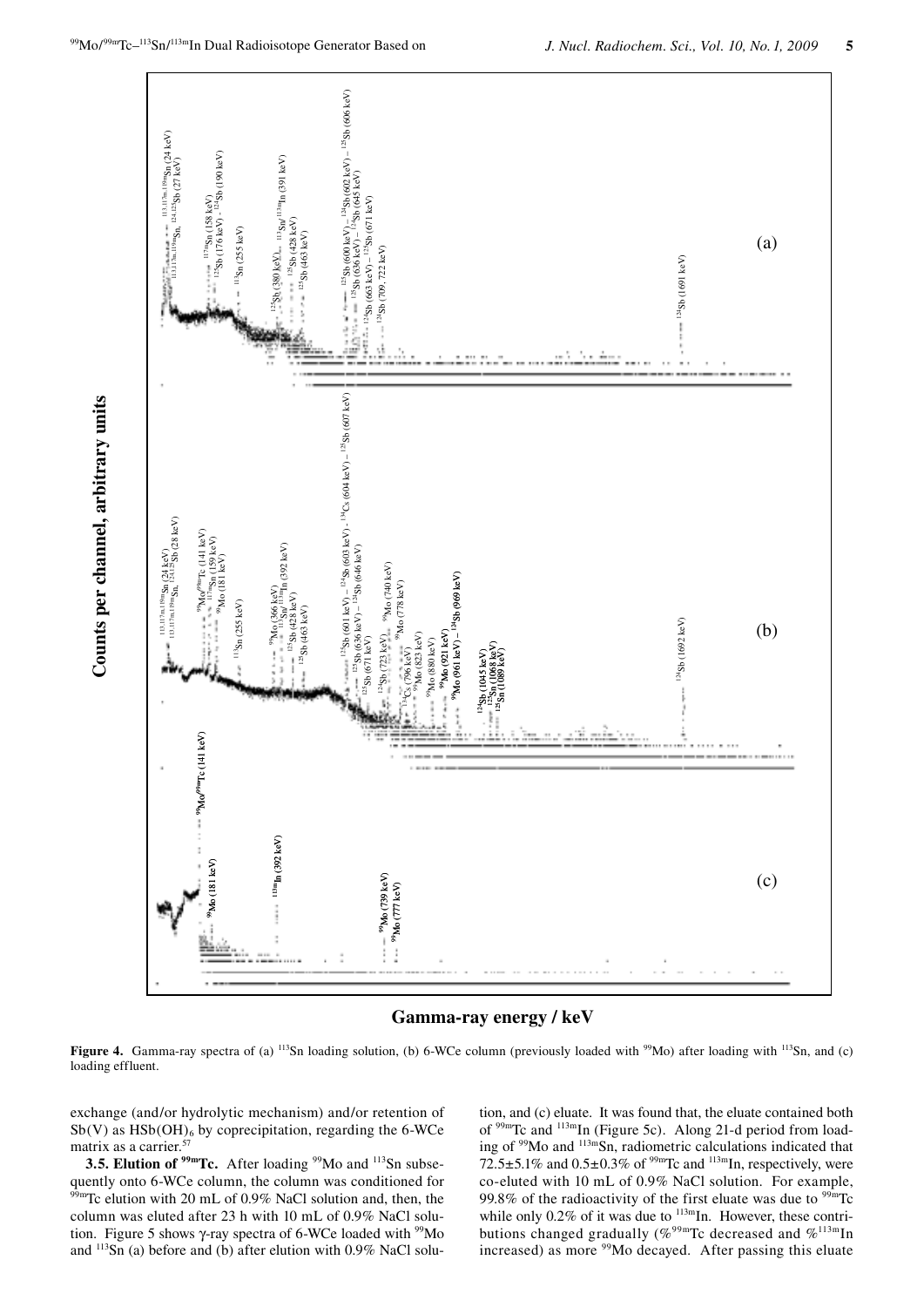



Figure 5. Gamma-ray spectra of 6-WCe column (loaded with <sup>99</sup>Mo and <sup>113</sup>Sn) (a) before and (b) after passing 10 mL of 0.9% NaCl solution, and (c) eluate.

through the alumina-column filter (preconditioned with 0.9% NaCl solution), only <sup>99m</sup>Tc was found in the effluent, while all  $^{113m}$ In and a fraction of <sup>99m</sup>Tc were retained onto the alumina column (Figure 6, b and c, respectively). Radiometric calculations indicated that  $33.1 \pm 2.9\%$  of <sup>99m</sup>Tc eluted from 6-WCe was retained onto the alumina column while  $66.9 \pm 2.9\%$  of it was passed. Thereafter,  $95.9 \pm 1.5\%$  of the <sup>99m</sup>Tc retained on the alumina column was eluted with 10 mL of  $0.9\%$  NaCl solution

(Figure 6e) leaving  $^{113m}$ In and the rest of  $^{99m}$ Tc retained (Figure 6d). Thus, after using alumina-column filter and eluting it, total <sup>99m</sup>Tc elution yield of  $72.5 \pm 5.8\%$  was obtained with a radionuclidic purity of  $\geq$  99.99%. Figure 7 shows typical elution profiles of (a) <sup>99m</sup>Tc and (b) <sup>113m</sup>In from 6-WCe column, and (c)  $^{99m}$ Tc from alumina-column filter with 10 mL of 0.9% NaCl solution. As shown in Figure 7 (a), a sharp peak was obtained for elution of  $\frac{99 \text{m}}{2}$  from 6-WCe column; 84.5% of

Counts per channel, arbitrary units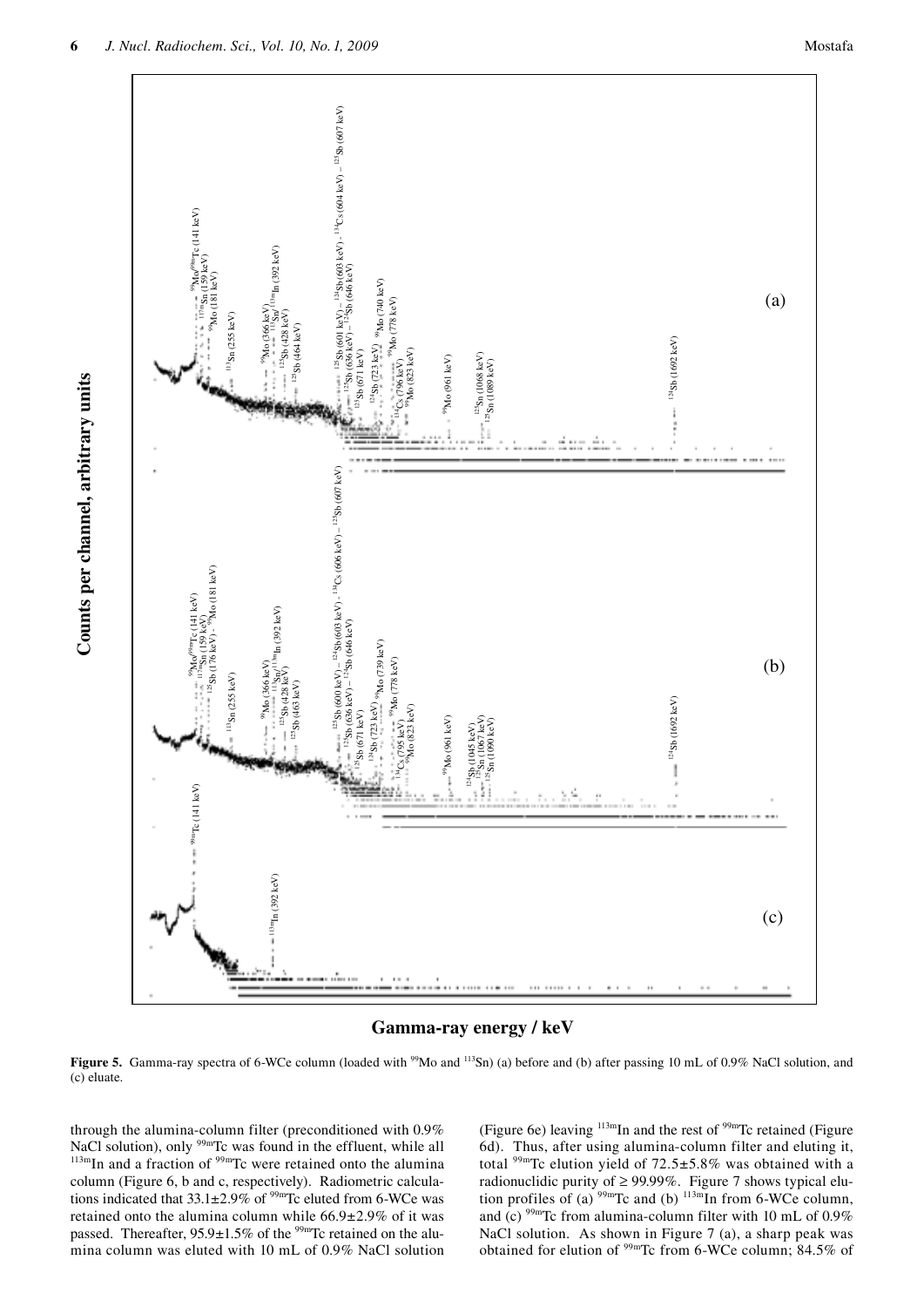Counts per channel, arbitrary units





Figure 6. Gamma-ray spectra of <sup>99m</sup>Tc eluted from 6-WCe column (a) before and (b) after passing through alumina-column filter, and aluminacolumn filter (c) before and (d) after elution with 10 mL of 0.9% NaCl solution, and (e) eluate from the alumina-column filter.

99mTc eluted from the 6-WCe column was concentrated in the first 3 mL, with a maximum value of 47.4% at 1 mL, while 15.5% was distributed in the last 7 mL of the eluate as a long tail. Figure 7 (b) shows a broad peak with three maxima for elution of  $^{113m}$ In from the 6-WCe column; a higher maximum value of 19.1% at 1 mL and two smaller maxima of 11.8 and 7.2% at 4 and 9 mL, respectively. According to Figure 7 (c), a sharp peak was obtained for elution of <sup>99m</sup>Tc from the aluminacolumn filter; 99.2% of  $99mTc$  radioactivity was concentrated in the first  $3$  mL, with a maximum value of  $64.9\%$  at  $2$  mL,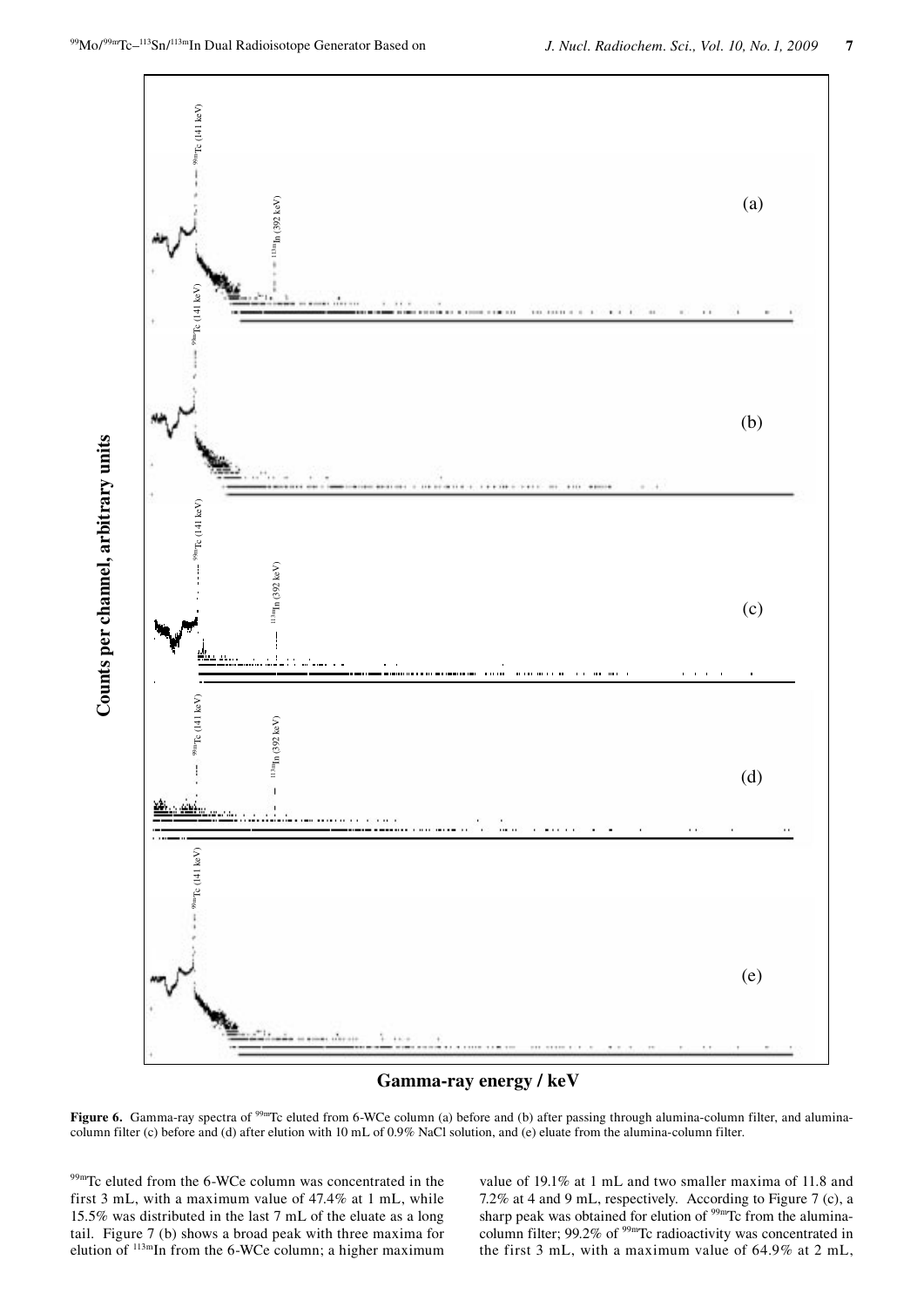

**Figure 7.** Typical elution profiles of (a)  $99m$ Tc and (b)  $113m$ In eluted from 6-WCe column, and (c)  $99m$ Tc from alumina-column filter with

whereas 0.8% of it was distributed in the last 7 mL of the eluate. To be more concentrated, <sup>99mT</sup>c could be eluted from the alumina-column filter with only 3 mL of 0.9% NaOH solution, i.e. in this case the total  $99m$ Tc eluate volume was 13 mL. Radiochemical purity of the eluted  $99m$ Tc was  $96.9 \pm 1.0\%$  (as ) with  $R_f$ -value of  $\sim 0.67$ <sup>58</sup> Before using the aluminacolumn filter,  $\frac{99 \text{m}}{2}$  celuates were found to contain  $\leq 1.4$  ppm W. After using the alumina column they were found to contain  $\leq$ 2.0 ppm Al and no tungsten was detected. In both cases, no cerium was detected. Such levels of tungsten and aluminum are acceptable for nuclear medicine applications.<sup>59,62</sup> pH value of the 99mTc eluate from 6-WCe increased gradually from 3 to 4.3. After using the alumina-column filter, pH value of the

<sup>99m</sup>Tc eluate was raised to  $6.4 \pm 1.1$ .<br>3.6. Elution of <sup>113m</sup>In. After 60-d period (during which <sup>99</sup>Mo was practically completely decayed), the 6-WCe column was conditioned for  $\frac{113 \text{m}}{\text{m}}$  elution with 20 mL of 0.1 M HCl. After 18 h, the column was eluted with 10 mL of 0.1 M HCl. Figure 8 shows the  $\gamma$ -ray spectra of 6-WCe column loaded with <sup>99</sup>Mo and <sup>113</sup>Sn (after practical complete decay of <sup>99</sup>Mo) (a) before and (b) after elution of  $^{113m}$ In by passing 10 mL of 0.1 M HCl solution, and (c)  $^{113m}$ In eluate. 0.1 M HCl solution was chosen for elution of  $113$ mIn because, according to Figure 2, the highest separation factor was obtained at pH 1;  $\alpha = (K_d)_{S_n}/(K_d)_{I_n}$  $= 87\pm 22$ . As radiometrically indicated, elution yield of  $113 \text{ m}$ In was found to be  $62.2\pm3.7\%$  with a radionuclidic purity of  $\geq$ 99.99%. Figure 9 shows a typical elution profile of  $\frac{113 \text{m}}{211}$  from 6-WCe column, after decay of 99Mo, with 10 mL of 0.1 M HCl. According to Figure 9, a sharp elution peak was obtained; 72.6% of the 113mIn eluted from the 6-WCe was concentrated in the first 3 mL of the eluate, with a maximum value of 39.6% at 2 mL, while 60.4% of it was distributed in the last 7 mL of the eluate forming a long tail. Thus, it is clear that, the chemical composition of the eluent has an obvious effect on the  $113mIn$ elution yield; 0.5±0.3 and 62.2±3.7% for 0.9% NaCl and 0.1 M HCl solutions, respectively, and on the sharpness of the elution peak, compare Figures 7 (b) and 9. Radiochemical purity of the eluted <sup>113m</sup>In was 88.4±2.5% (as <sup>113m</sup>In<sup>3+</sup>) with  $R_f$ -value of ~ 0.70.<sup>63</sup> <sup>113m</sup>In eluates were found to contain  $\leq$  0.5 ppm of tungsten, whereas no cerium could be detected. pH value of the  $113$ m<sub>In</sub> eluates was ~1.

**3.7. Simultaneous elution of <sup>99m</sup>Tc and <sup>113m</sup>In. Otherwise,** trials have been carried out, with more or less identical system, to attain eluates of a gradient  $\%^{99m}\text{Tc}/\%^{113m}\text{In ratios, by using}$ 0.9% NaCl–HCl eluents of different pH values. However, % 99mTc/<sup>113m</sup>In ratio in eluates depends also on the initial radioactivities of 99Mo and 113Sn loaded onto the 6-WCe column and time of elution, since  $99Mo$  decays faster than  $113Sn$ . These mixed eluates were then passed through a HZO column (preconditioned with 0.9% NaCl). Then, <sup>99m</sup>Tc and <sup>113m</sup>In were separately eluted from HZO column with 10 mL of 0.9% NaCl solution and 15 mL of 0.1 M HCl solution, respectively. It is worth mentioning that no  $^{113m}$ In could be eluted from HZO with HCl eluents of  $pH \ge 2^{25}$  In addition, HZO was used in this system instead of alumina because it is difficult to consistently elute  $113$ mIn from alumina.<sup>23</sup> However, promising results have been obtained from these trials, but more investigations should be performed to obtain systematic results. The <sup>99m</sup>Tc and <sup>113m</sup>In eluates obtained in these trials were of highly acceptable radionuclidic, and radiochemical purities. In addition, no W, Ce, or Zr chemical impurities were detected. Thus, the simultaneous elution of  $99mTc$  and  $113mTn$  from 6-WCe column and then separation of them from each other using a HZO column may have useful applications in dual isotope imaging.<sup>8</sup> After decay of  $^{99}$ Mo,  $^{113m}$ In could be directly eluted from 6-WCe column. The  $^{113m}$ In eluted after long decay times will has low radioactivity but still has important applications in crude oil industry.<sup>7</sup> This may lead to a suggestion that the dual radioisotope generator may be utilized in such industrial applications after decay of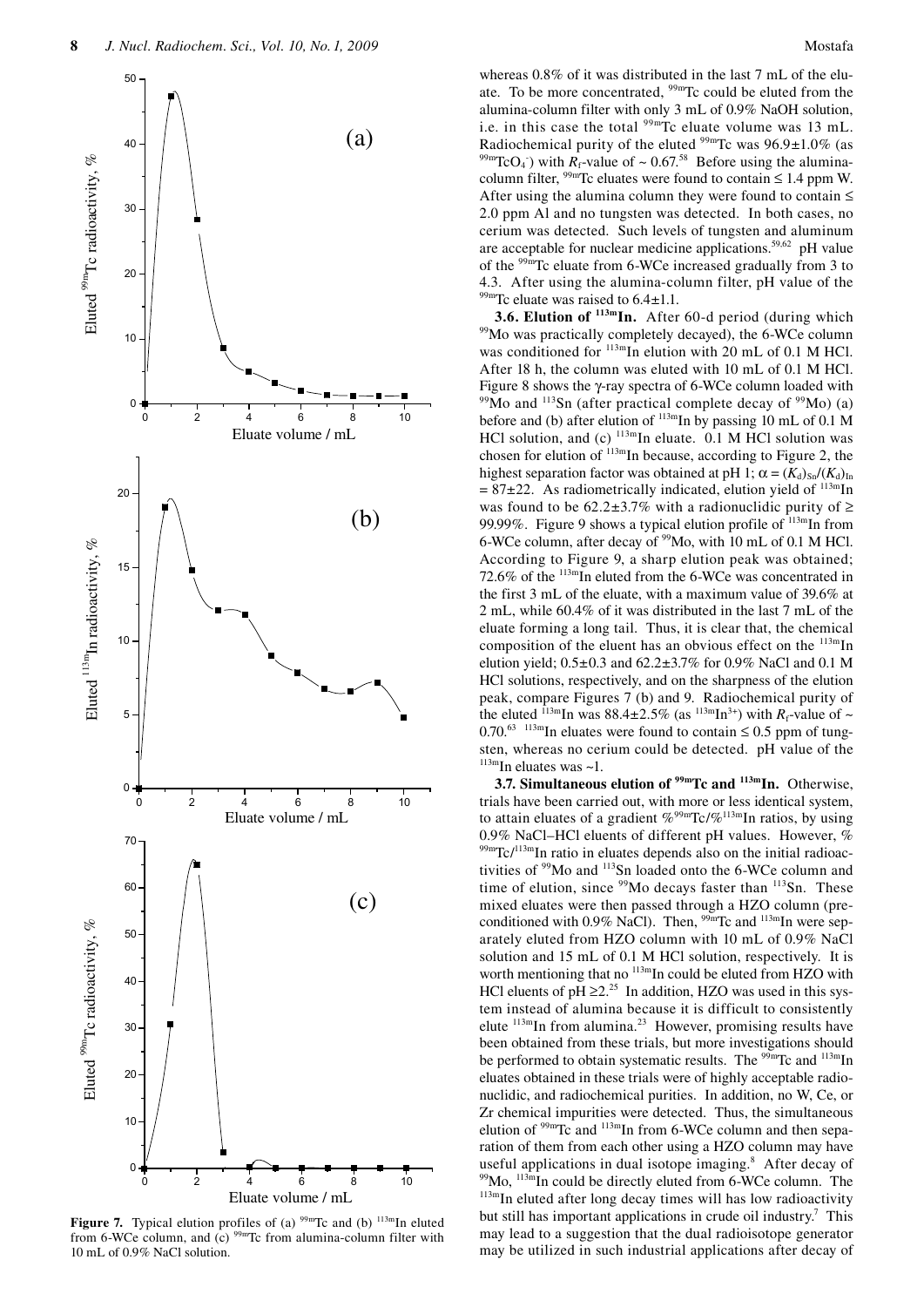

# Gamma-ray energy / keV

Figure 8. Gamma-ray spectra of 6-WCe column loaded with <sup>99</sup>Mo and <sup>113</sup>Sn (after practical complete decay of <sup>99</sup>Mo) (a) before and (b) after elution of  $^{113m}$ In by passing 10 mL of 0.1 M HCl solution, and (c)  $^{113m}$ In eluate.

<sup>99</sup>Mo instead of sending it directly to the waste.

Counts per channel, arbitrary units

Figure 10 shows a sketch of a suggested commercial system<br>for  $\frac{99 \text{Mo}}{99 \text{m} \text{Co}}$ <sup>99m</sup>Tc<sup>-113</sup>Sn/<sup>113m</sup>In dual radioisotope generator, from which <sup>99m</sup>Tc and/or <sup>113m</sup>In can be eluted by carrying out the proper elution process using the suitable inlets and outlets, which should be clearly labeled to avoid mishandling. For the

dual radioisotope generator, a lead shield with adequate dimensions for containing a radioactivity of e.g. 27.75 GB of <sup>99</sup>Mo can be used to contain both of this radioactivity of <sup>99</sup>Mo and an equal radioactivity of 113Sn.<sup>64</sup> This is due to the lower-energy and lower-abundance of  $\gamma$ -rays of  $^{113}$ Sn than those of  $^{99}$ Mo.<sup>1</sup>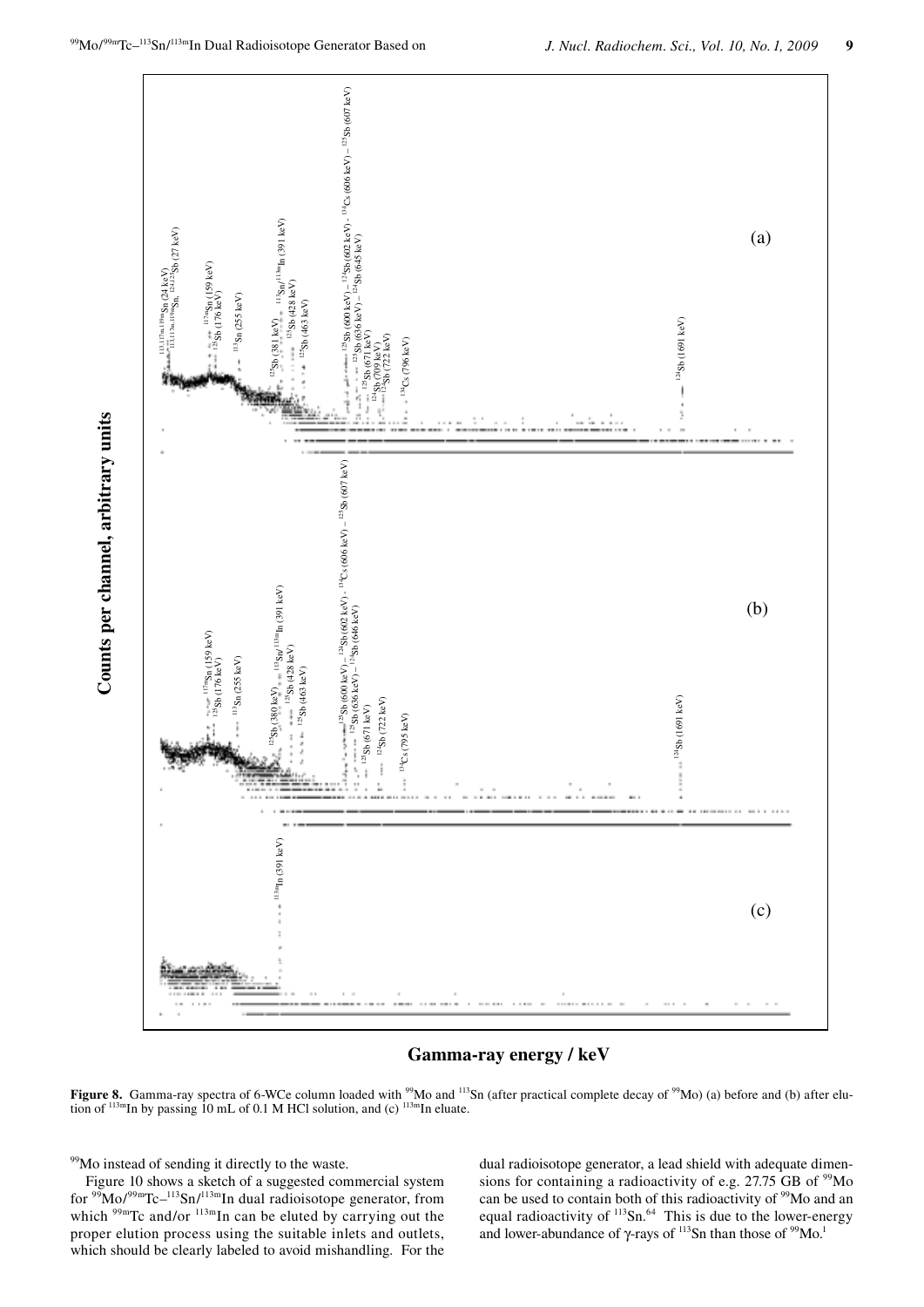

**Figure 9.** A typical elution profile of  $^{113m}$ In from 6-WCe column, after decay of  $\frac{99}{2}$ Mo, with 10 mL of 0.1 M HCl

# 4. Conclusion

A radiochemical procedure was investigated for the preparation of a dual radioisotope generator based on a chromatographic column of 6-WCe inorganic sorbent loaded with <sup>99</sup>Mo and <sup>113</sup>Sn, and eluted to produce <sup>99m</sup>Tc and <sup>113m</sup>In subsequently with high radionuclidic, radiochemical, and chemical purities. On the other hand, trials of simultaneous elution of <sup>99m</sup>Tc and  $^{113m}$ In from 6-WCe column have been carried out producing eluates of different %<sup>99m</sup>Tc/%<sup>113m</sup>In ratios, which were then passed through a HZO column to separate <sup>99m</sup>Tc and <sup>113m</sup>In from each other with highly acceptable purities, which may have a special importance in some medical applications (dual isotope imaging).<sup>8</sup> Furthermore, since the idea of the dual radioisotope generator is the containment of two radioisotope generators in one system, it may lead to saving the shielding and, consequently, shipment costs in addition to minimization of the volume of the produced waste as a final result.

Nevertheless, the dual radioisotope generator system presented by the present work may be considered as mid-stage of development and further investigations should be performed with the system of simultaneous elution of <sup>99m</sup>Tc and <sup>113m</sup>In from 6-WCe to obtain more real applicable dual radioisotope generator of this type, or in other words to attain (i) more systematic results for  $\frac{59 \text{m}}{2}$  Tc and  $\frac{113 \text{m}}{2}$  In elution yields, (ii) systems



Figure 10. A sketch of a suggested commercial system for  $\frac{99}{100}$  / $\frac{99}{100}$  / $\frac{113}{100}$  In dual radioisotope generator used for eluting (i)  $\frac{99}{100}$  Tc and  $\frac{113}{100}$  In simultaneously from 6-WCe column (and separating both of them from each other using HZO column) and (ii) <sup>113m</sup>In from 6-WCe column after decay of <sup>99</sup>Mo.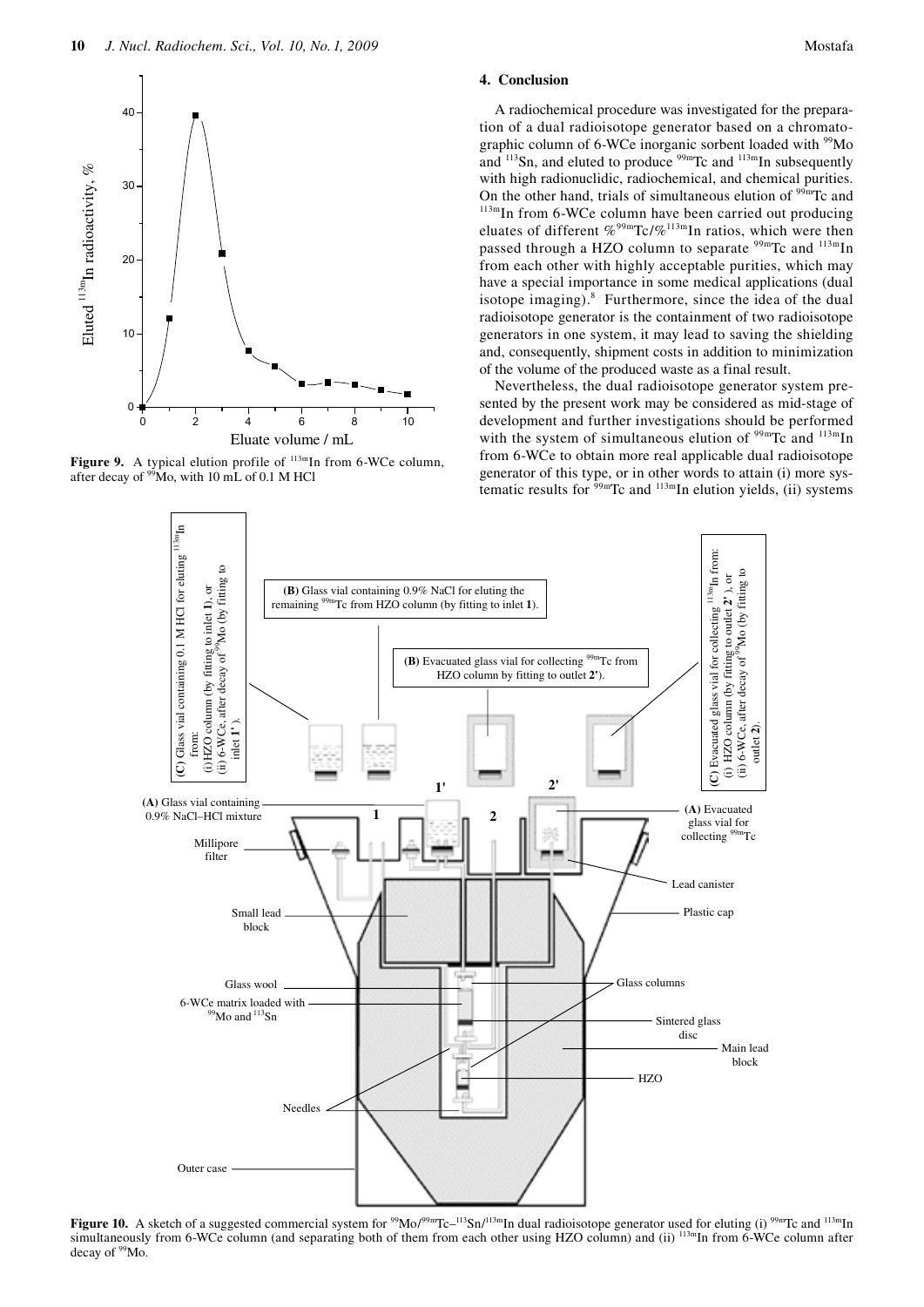with higher radioactivities such as those used in commercial scales, and (iii) simpler systems with easier and fewer steps for elution operations.

**Acknowledgment.** The authors would like to thank all the colleagues in Radioactive Isotopes and Generators Dept. Hot Labs. Center, Egyptian Atomic Energy Authority.

#### **References**

- (1) S.Y.F. Chu, L.P. Ekström, and R.B. Firestone, The Lund/ LBNL Nuclear Data Search, Version 2.0, February, http:// nucleardata.nuclear.lu.se/ nucleardata/toi/index.asp (1999).
- (2) I. Zolle, *Technetium-99m Radiopharmaceuticals: Preparation and Quality Control in Nuclear Medicine*, Springer, Berlin (2007).
- (3) M. Furuta, M. Nozaki, M. Kawashima, M. Iimuro, A. Okayama, M. Fukushima, S. Natsui, R. Souma, and M. Jinnai, Cancer Lett. **212**, 105 (2004).
- (4) H.S. Stern, Int. J. Appl. Radiat. Isot. **16**, 283 (1965).
- (5) V. A. Brookeman, P.C.J. Sun, F.P. Bruno, B.G. Dunavant, and W. Mauderli, Am. J. Roentgenol. **109**, 735 (1970).
- (6) R.E. O'Mara, G. Subramanian, J.G. McAfee, and C.L. Burger, J. Nucl. Med. **10**, 18 (1969).
- (7) H. Constant-Machadoa, J.P. Leclerc, E. Avilan, G. Landaeta, N. Anorga, and O. Capote, Chem. Eng. Process. **44**, 760 (2005).
- (8) A. Sánchez-Crespo, J. Petersson, S. Nyren, M. Mure, R. W. Glenny, J.O. Thorell, H. Jacobsson, S.G.E. Lindahl, and S.A. Larsson, Eur. J. Nucl. Med. **29**, 863 (2002).
- (9) D.M. Toren and M.R. Powell, J. Nucl. Med. **11**, 368 (1970).
- (10) R.J. Baker, Int. J. Appl. Radiat. Isot. **22**, 483 (1971).
- (11) R.S. Mani and D.V.S. Narasihman, *Proc. Conf. on Radiopharmaceuticals and Labelled Compounds*, IAEA, Vienna, I, 135 (1973).
- (12) J. Robson, U.S. Pat. No. 3,833,469 (1974).
- (13) L. Zsinka and J. Kern, *Proc. Conf. on Radiopharmaceuticals and Labelled Compounds*, Tokyo, IAEA, 95 (1984).
- (14) J. Gerse, J. Kern, J. Imre, and L. Zsinka, J. Radioanal. Nucl. Chem. Lett. **128**, 71(1988).
- (15) H. Arino and H.H. Kramer, Int. J. Appl. Radiat. Isot. **26**, 301 (1975).
- (16) N. Bodur, H. Yildiz, A. Ergün, N. Bostan, M. Aksit, H. Ayyildiz, N. Sayagi, and B. Göçer, *I. Eurasia Conf. on Nuclear Science and its Application*, Izmir, Turkey (2000).
- (17) J.L. Vučina, Series, Physics, Chemistry, and Technology **2**, 125 (2001).
- (18) M.A. El-Absy and S. El-Bayoumy, Isotopen Praxis **26**, 60 (1990).
- (19) L. Maoliang, *Production of gel-type Tc-99m generator for nuclear Medicine*, Lecture of IAEA Expert Mission for Brazil, Sao Paulo (1996).
- (20) M.A. El-Absy, M. Abou El-Enein, M. Raieh, and H.F. Aly, J. Radioanal. Nucl. Chem. **218**, 157 (1997).
- (21) H. El-Said, *Technetium-99m Generators Based on 99Mo-Polymolybdate(VI) Gels Elution*, Ph. D. Thesis, Faculty of Science, Ain Shams University, Cairo, Egypt (2002).
- (22) F. Monroy-Guzman, O.C. Romero, and H.D. Velázquez, J. Nucl. Radiochem. Sci. **8**, 11 (2007).
- (23) G. Subramanian and J.G. McAfee, Int. J. Appl. Radiat. Isot. **18**, 215 (1967).
- (24) T. Lin, Z.T. Tsai, and C.S. Luan, Int. J. Appl. Radiat. Isot. **33**, 745 (1982).
- (25) H. Arino and H. H. Kramer, Int. J. Appl. Radiat. Isot. **25**, 493 (1974).
- (26) H. El-Said, *Radioisotopes Generators Based on 12- Molybdocerate(IV) Column Matrix*, M. Sc. Thesis, Faculty of Science, Alexandria University, Egypt (1998).
- (27) K. Teranishi, Y. Yamaashi, and Y. Maruyama, J. Radioanal. Nucl. Chem. **254**, 369 (2002).
- (28) M. Mostafa, *Production of some Long-Lived Fission-Product Radionuclides*, Ph.D. Thesis, Faculty of Science, Benha University, Egypt (2006).
- (29) G. Svehla, *Vogel's Qualitative Inorganic Analysis*, 7th ed. Longman, London (1996).
- (30) M.A. El-Amir, *Evaluation of Tungstocerate Gel for Manufacturing of Rhenium-188 Radioisotope Generator*, Ph.D. Thesis, Faculty of Engineering, Cairo University, Egypt (2001).
- (31) G.L.J.P. da Silva, M.L.C.P. da Silva, and T. Caetano, Mater. Res. **5**, 149 (2002).
- (32) E.B. Sandell, *Colorimetric Determination of Traces of Metals*, Interscience Publishers, Inc. New York (1959).
- (33) Z. Marczenko, *Spectrophotometric Determination of Elements*, Ramsay G. G., Translation Ed. John Willey and Sons, Inc. New York,  $3<sup>d</sup>$  ed. (1987).
- (34) M.E. Tatro, *Optical emission inductively coupled plasma in environmental analysis*, R. A. Meyers Ed. Encyclopedia of Analytical Chemistry, John Wiley and Sons Ltd, Chichester. ISBN 0471 976709, New York (2000).
- (35) Z. Marczenko and M. Balcerzak, *Separation, Preconcentration and Spectrophotometry in Inorganic Analysis*, Elsevier, Amsterdam (2002).
- (36) N.N. Greenwood and A. Earnshaw, *Chemistry of the Elements*, Butterworth Hienemann, Oxford, 2nd ed. (1998).
- (37) X. Zhu, L. Zhao, and B. Wang, Microchim. Acta **155**, 459 (2006).
- (38) M.A. El-Absy, M. Mostafa, M.A. El-Amir, H. El-Said, A. A. Abdel Fattah, and H.M. Aly, J. Radioanal. Nucl. Chem. **267**, 161(2006).
- (39) J. Aveston, E.W. Anacker, and J.S. Johnson, Inorg. Chem. **3**, 735 (1964).
- (40) M.A. El-Amir, *Technetium-99m Gel Generator Based on Incorporation of Molybdenum-99 into 12-Molybdocerate (IV) Column Matrix*, M.Sc. Thesis, Faculty of Engineering, Cairo University, Egypt (1997).
- (41) F.A. Cotton and G. Wilkinson, *Advanced Inorganic Chemistry; A Comprehensive Text*, 3<sup>rd</sup> ed, Wiley Eastern Limited, New Delhi (1979).
- (42) S.H. Wang, S.A. Jansen, and D.J. Singh, J. Catalysis **154**, 137 (1995).
- (43) I.K. Song and M.A. Barteau, J. Molecular Catalysis A: Chemical **212**, 229 (2004).
- (44) S.J. Rimshaw and G.F. Malling, Anal. Chem. **33**, 751 (1961).
- (45) Y. Kanchiku, Bull, Chem. Soc. Jpn. **42**, 2831 (1969).
- (46) W. D'olieslager, J. Indesteege, and M. D'hont, Talanta **22**, 395 (1975).
- (47) J. Cifka, Int. J. Appl. Radiat. Isot. **33**, 849 (1982).
- (48) L.G. Sillén and A.E. Martell, *Stability Constants of Metal Ion Complexes*, Burlington House, London (1971).
- (49) C.F. Jr. Baes and R.E. Mesmer, *The Hydrolysis of Cations*, Wiley, New York (1976).
- (50) E. Hogfeld, *Stability Constants of Metal Ion Complexes, Part A: Inorganic Ligands*, IUPAC Chemical Data NV 21, Pergamon Press, Oxford (1982).
- (51) J. Korkish, *Handbook of Ion Exchange Resins: Their Applications to Inorganic Chemistry*, CRC Press, Boca Raton (1989).
- (52) A. Parikh and U. Chudasama, Proc. Indian Acad. Sci. **115**, 15 (2003).
- (53) M. Misono, I. Ono, G. Koyano, and A. Aoshima, Pure Appl. Chem. **72**, 1305 (2000).
- (54) A. Clearfield, *Inorganic Ion Exchange Materials, CRC Press,* Boca Raton (1982).
- (55) M. Qureshi and K. G. Varshney, *Inorganic Ion Exchangers in Chemical Analysis*, CRC Press, Boca Raton (1991).